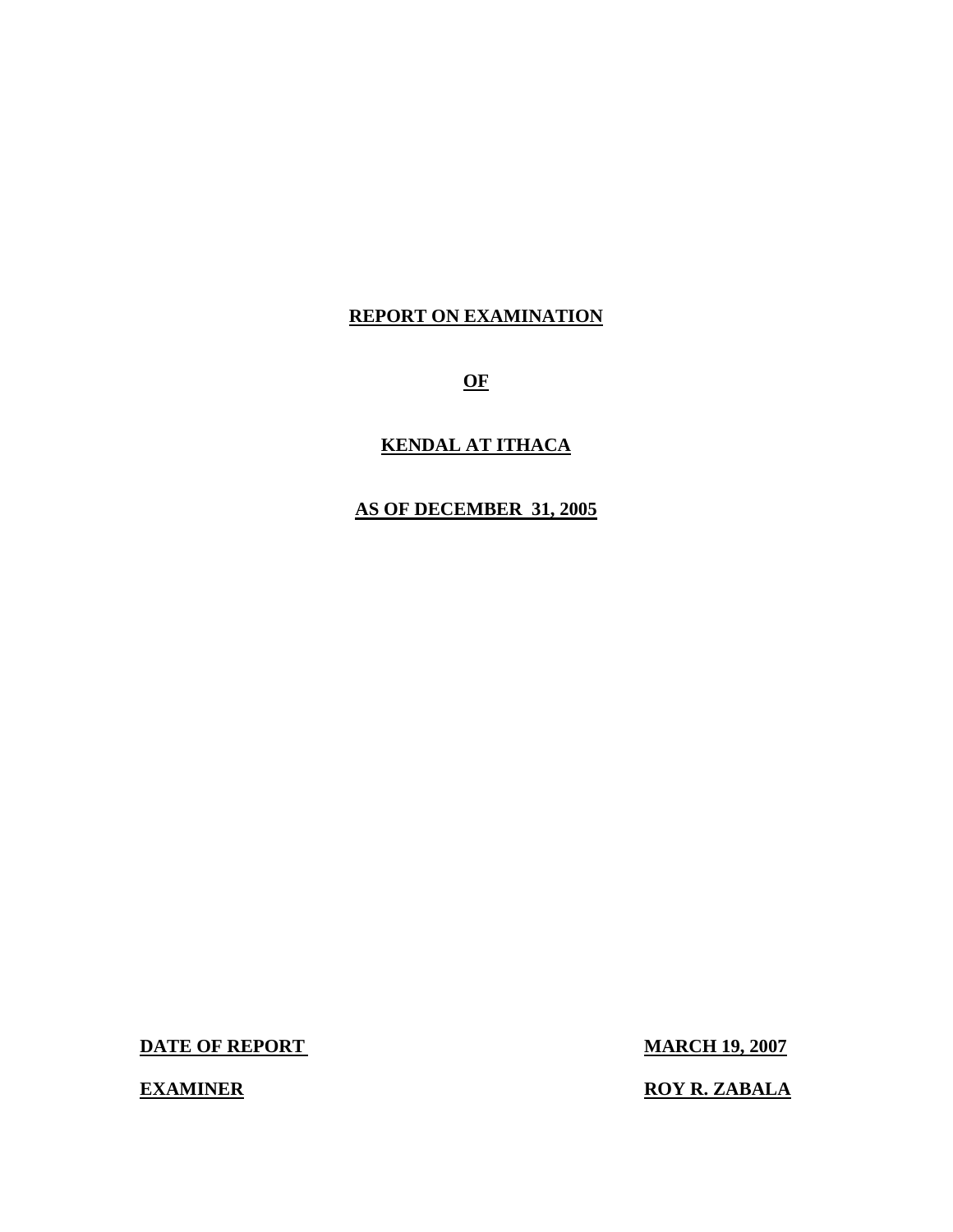# **TABLE OF CONTENTS**

| <b>ITEM NO.</b> |                                                                                                                                                         | PAGE NO.       |
|-----------------|---------------------------------------------------------------------------------------------------------------------------------------------------------|----------------|
| 1.              | Scope of the Examination                                                                                                                                | $\overline{2}$ |
| 2.              | Description of the Community                                                                                                                            | 3              |
|                 | Management<br>a.<br>Holding company system<br>b.<br>c. Occupancy rate                                                                                   | 5<br>7<br>9    |
| 3.              | <b>Financial statements</b>                                                                                                                             | 11             |
|                 | <b>Balance</b> sheet<br>a <sub>z</sub><br>Statement of revenue, expenses and net worth<br>$\mathbf{b}$ .<br>Changes in actuarial surplus<br>$c_{\cdot}$ | 11<br>12<br>13 |
| 4.              | Market conduct review                                                                                                                                   | 13             |
| 5.              | Compliance with prior report on examination                                                                                                             | 15             |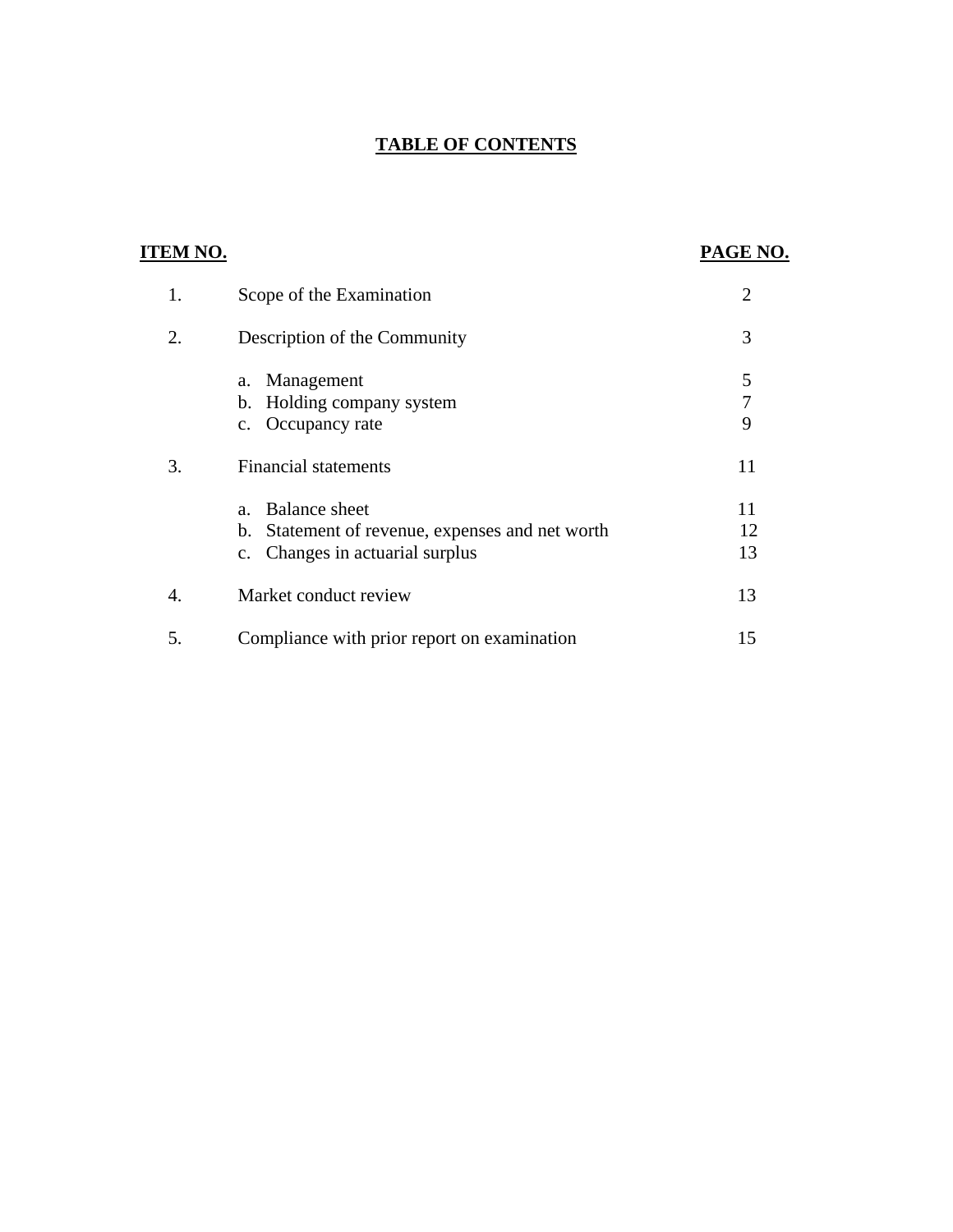

STATE OF NEW YORK INSURANCE DEPARTMENT 25 BEAVER STREET NEW YORK, NEW YORK 10004

Eliot Spitzer **Governor** 

Eric R. Dinallo Acting Superintendent

March 19, 2007

Honorable Eric R. Dinallo Acting Superintendent of Insurance Albany, New York 12257

Sir:

Health Law. Pursuant to the requirements of the New York Insurance Law and New York Public Health Law and in compliance with the instructions contained in Appointment Number 22580, dated December 26, 2006 attached hereto, I have made an examination into the condition and affairs of Kendal at Ithaca, as of December 31, 2005 and submit the following report thereon. Kendal at Ithaca is a not-for-profit Continuing Care Retirement Community licensed pursuant to the provisions of Article 46 of the Public

Wherever the designations "the Community" or "Kendal" appear herein without qualification, they should be understood to indicate Kendal at Ithaca. The examination was conducted at the offices of the Community at 2230 N. Triphammer Rd, Ithaca, New York, 14850.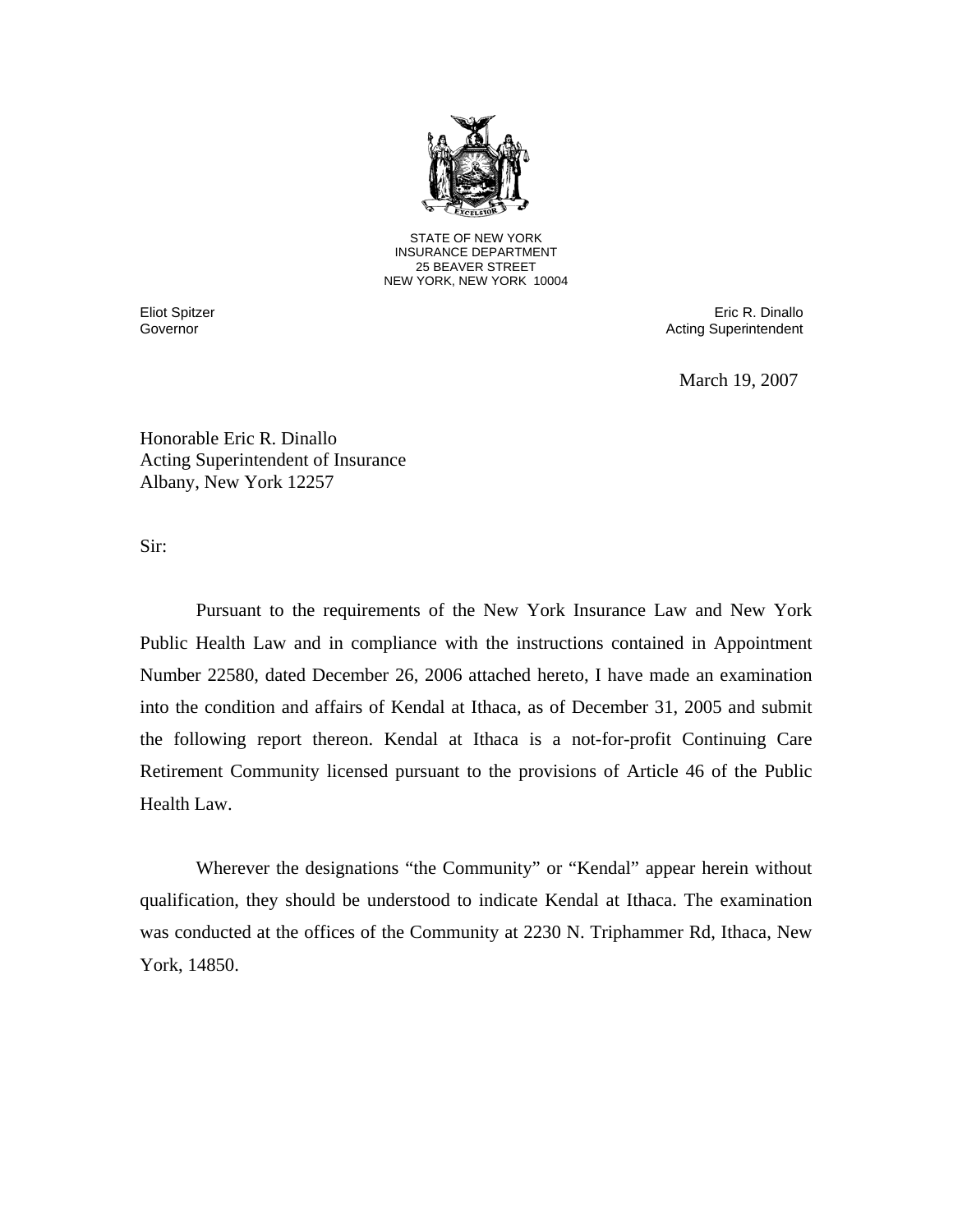#### **1. SCOPE OF THE EXAMINATION**

The Community was formed in December 26, 1995. The previous examination was conducted as of December 31, 2000. This examination covered the period from January 1, 2001 through December 31, 2005. Transactions occurring subsequent to this period were reviewed where deemed appropriate by the examiner.

The examination comprised a complete verification of assets and liabilities as of December 31, 2005 in accordance with Generally Accepted Accounting Principles (GAAP), as modified by the Department pursuant to Insurance Department Regulation 140 {11NYCRR350}, a review of income and disbursements deemed necessary to accomplish such verification, and utilized, to the extent considered appropriate, work performed by the Community's independent certified public accountants. A review was also made of the following items:

> Community Documents Growth of the Community Financial Documents Board of Directors meeting minutes Market Conduct

This report on examination is confined to financial statements and comments on those matters that involve departures from laws, regulations or rules, or which are deemed to require explanation or description.

 2005 pursuant to Section 4610 of the New York Public Health Law. Representatives of the New York Insurance Department and the New York Department of Health conducted a site survey of the Community's facility on August 23,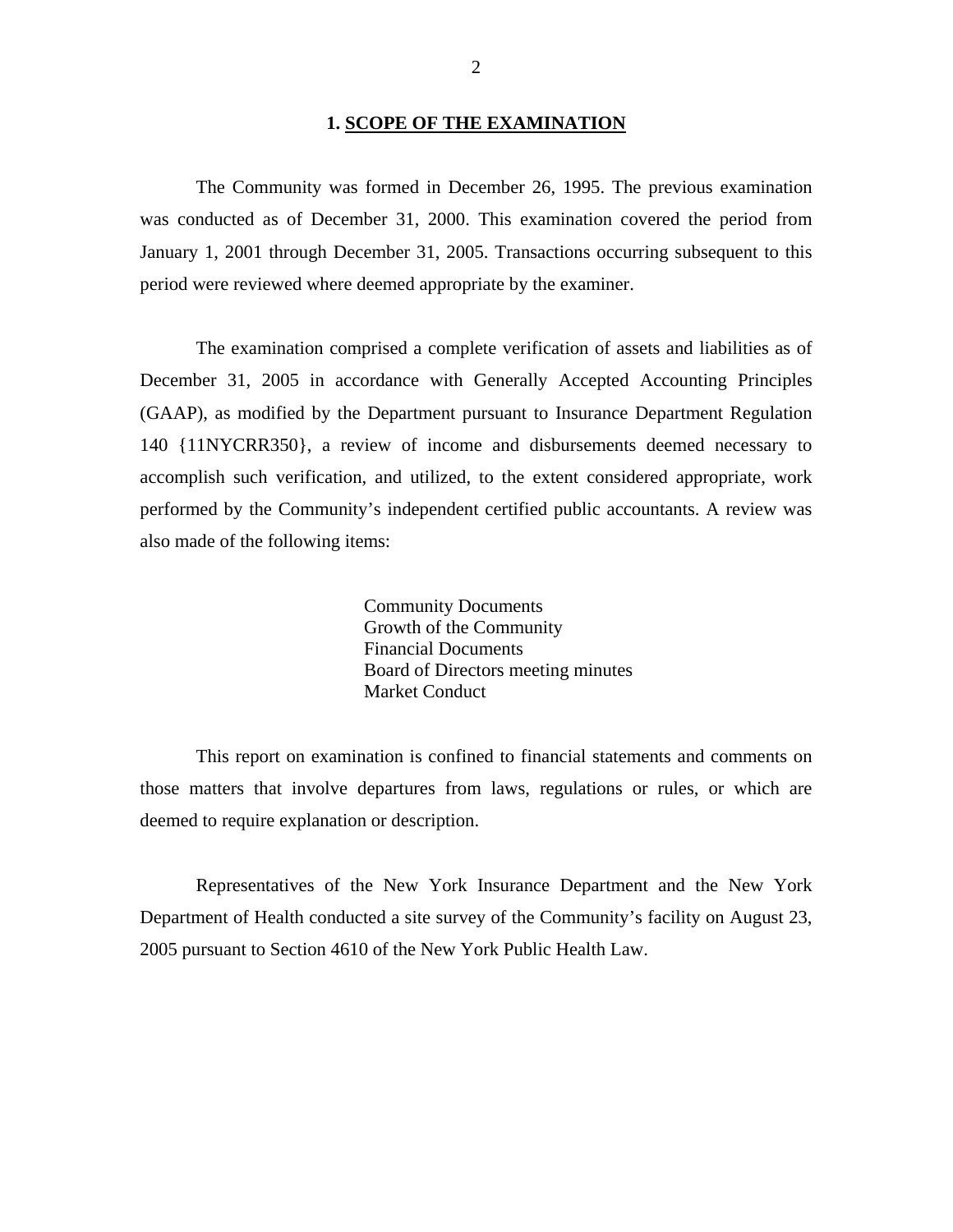#### **2. DESCRIPTION OF THE COMMUNITY**

<span id="page-4-0"></span>Kendal is a Continuing Care Retirement Community as defined under Article 46 of the New York State Public Health Law, and has received a Certificate of Authority from the New York State Continuing Care Retirement Community Council. The Community is a New York non-profit organization and is tax-exempt under Section 501 (c)(3) of the Internal Revenue Code.

Kendal at Ithaca is designed for older adults who are in good physical health and able to live independently. The Community consists of 213 independent living units ranging from studio to two-bedroom with a den, a thirty six (36) bed adult care facility and a thirty five (35) bed skilled nursing facility. In addition, the Community includes such common areas as dining rooms, lounges, a health club, a beauty/barber shop, library, auditorium, and administrative areas.

In exchange for an entrance fee and a monthly maintenance charge, the Community provides lifetime residence at Kendal. The amount of the monthly fees is dependent on the type of apartment and type of contract. The following is a description of the three types of contracts offered to residents:

#### Life care contract

The life care contract provides for personal care and nursing care at no additional charge. The entrance fee is due in two installments. Ten percent (10%) of the entrance fee is due when the life care contract is signed, while the remainder is to be paid upon on or before the occupancy date and before the resident occupies the unit.

 fee for each month following the occupancy date. The refund for a death or withdrawal is 100% during the first three months of occupancy. Thereafter, the entrance fee is further reduced by a four percent (4%) processing fee and by two percent (2%) per month of the principal amount of the entry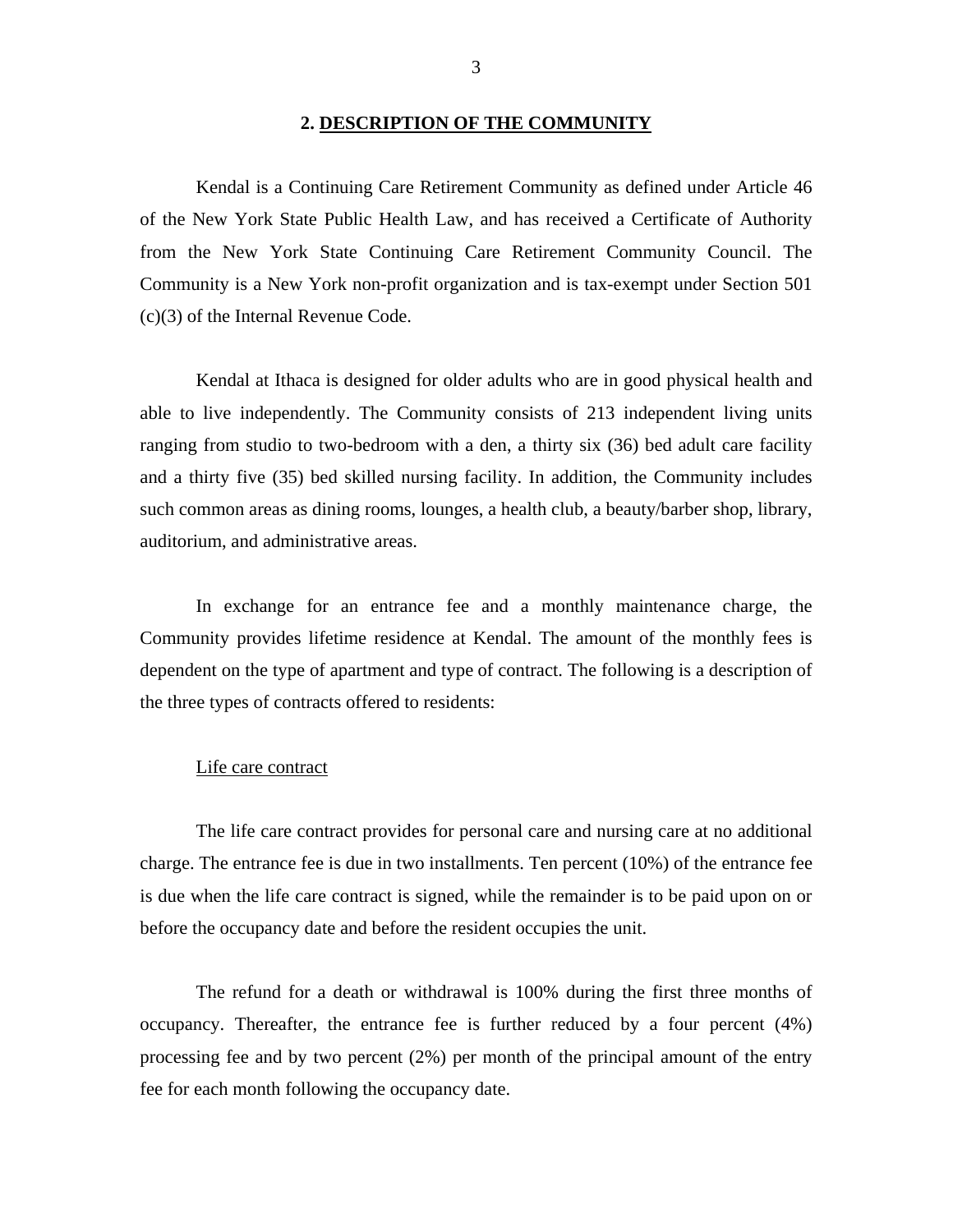#### Fifty percent refundable life care contract

The fifty percent refundable life care contract has the same health care provisions as with the life care contract. The entrance fee is due in two installments. Ten percent (10%) of the entrance fee is due when the fifty percent refundable life care contract is signed, while the remainder is to be paid upon on or before the occupancy date and before the resident occupies the unit.

The refund for a death or withdrawal is 100% during the first three months of occupancy. Thereafter, the entrance fee is further reduced by a four percent (4%) processing fee and by two percent (2%) per month of the principal amount of the entry fee for each month following the occupancy date to a minimum refund of fifty percent (50%).

#### Modified continuing care contract

The modified contract provides for the same benefits as the life care contract except that only one hundred (100) days of nursing care are covered at no additional charge. For the next 1095 days, in the nursing facility, residents pay the per diem fee. After 1095 days of paying the per diem rate, residents will pay the monthly fee associated with their most recent occupied residential unit.

The entrance fee is due in two installments. Ten percent (10%) of the entrance fee is due when the modified continuing care contract is signed, while the remainder is to be paid upon on or before the occupancy date and before the resident occupies the unit.

 fee for each month following the occupancy date. The refund for a death or withdrawal is 100% during the first three months of occupancy. Thereafter, the entrance fee is further reduced by a four percent (4%) processing fee and by two percent (2%) per month of the principal amount of the entry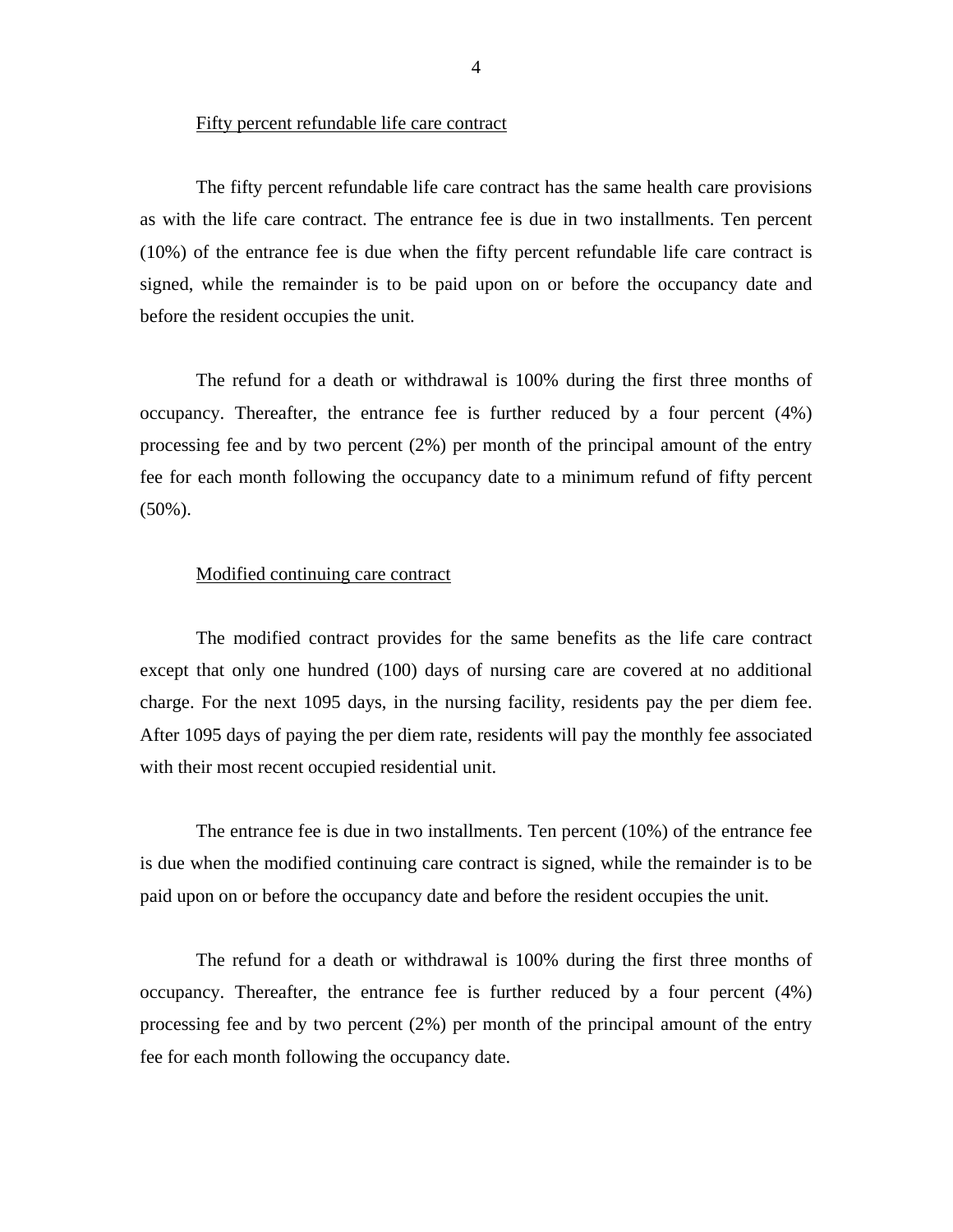## A. Management

Pursuant to the Community's charter and by-laws, management of the Community is vested in a board of trustees consisting of not less than ten (10) nor more than twenty (20) trustees. As of the examination date, the board of trustees was comprised of twenty members. The trustees as of December 31, 2005 were as follows:

## Board of Directors

| Name                                     | Position                                                                                                                      |
|------------------------------------------|-------------------------------------------------------------------------------------------------------------------------------|
| Carolyn N. Ainslie<br>Ithaca, NY         | Vice President for Planning and Budget,<br><b>Cornell University</b>                                                          |
| Roger M. Battistella<br>Ithaca, NY       | Professor of Health Policy and Management in the<br>Sloan Graduate Program,<br>College of Human Ecology at Cornell University |
| Caroline B. Cope<br>Berkshire, NY        | Department Head of the Special Education,<br>Dewitt Middle School                                                             |
| <b>Janet Corson-Rikert</b><br>Ithaca, NY | Director,<br>Cornell University, Gannett Health Center                                                                        |
| Henry E. Doney<br>Ithaca, NY             | Retired                                                                                                                       |
| Joycelyn R. Hart<br>Ithaca, NY           | Retired                                                                                                                       |
| Margaret J. Hill<br>Ithaca, NY           | Kendal at Ithaca resident                                                                                                     |
| Gerald A. Kinchy<br>Milan, PA            | Attorney at Law, private practice                                                                                             |
| <b>Susan Landis</b><br>Ithaca, NY        | Senior Accountant,<br>Phyton, Inc.                                                                                            |
| Michael S. Levy<br>Ithaca, NY            | Partner of Sciarabba Walker,<br>Director of Practice Management                                                               |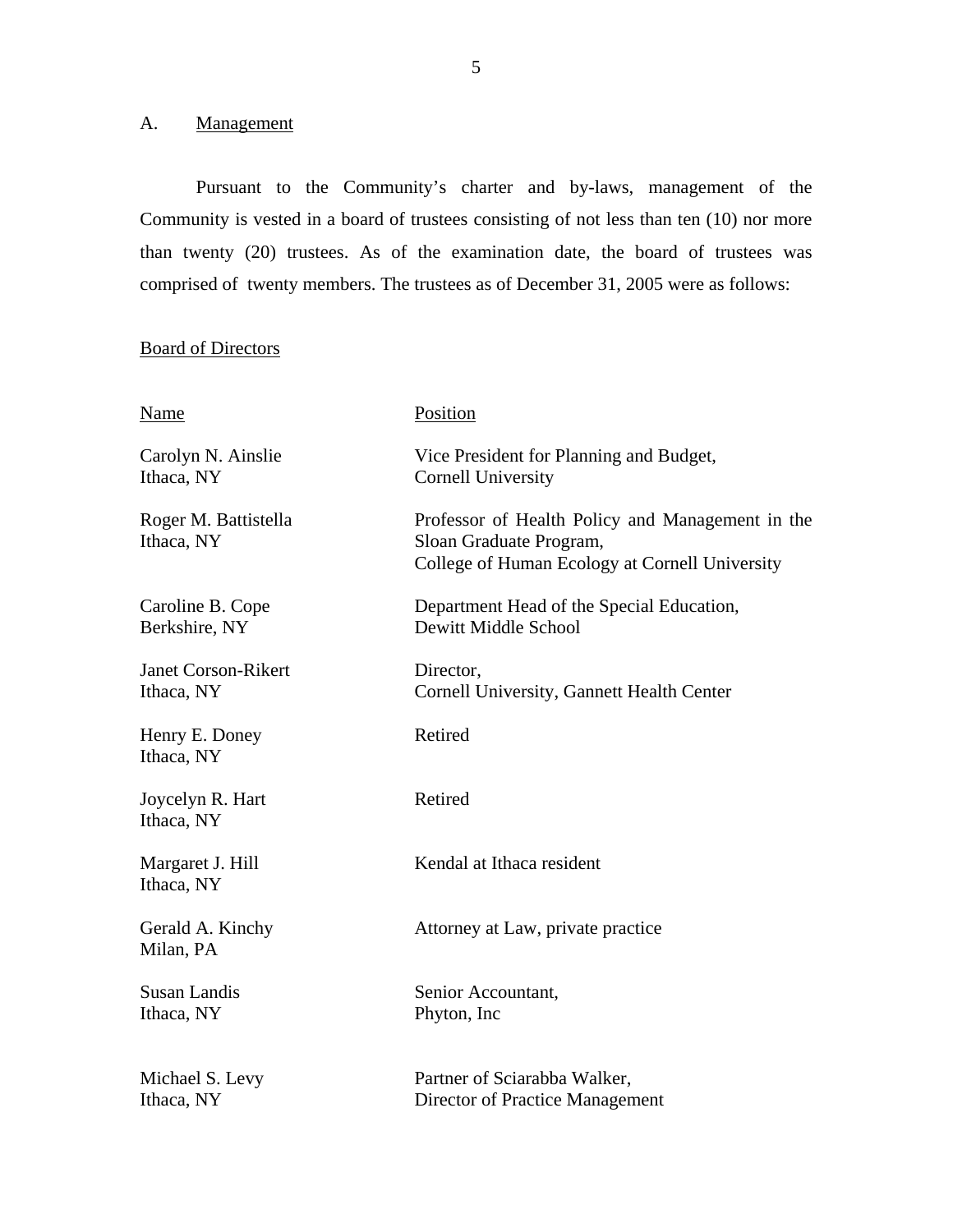| Name                               | Position                                                                                                                                                                                              |
|------------------------------------|-------------------------------------------------------------------------------------------------------------------------------------------------------------------------------------------------------|
| Allyn B. Ley<br>Ithaca, NY         | Retired                                                                                                                                                                                               |
| <b>Clark Moeller</b><br>Ithaca, NY | Retired                                                                                                                                                                                               |
| John S. Ostrom<br>Ithaca, NY       | Kendal at Ithaca resident                                                                                                                                                                             |
| Kark A. Pillemer<br>Ithaca, NY     | Co-Director,<br>Cornell<br>Gerontology<br>Research<br>Professor,<br>Institute,<br>Department<br>Human<br>of<br>Development, Cornell University<br>Cornell<br>and<br><b>University Medical College</b> |
| John B. Rudd<br>Ithaca, NY         | Vice President of Finance/CFO<br>Cayuga Medical Center                                                                                                                                                |
| Michael D. Shay<br>Ithaca, NY      | Retired                                                                                                                                                                                               |
| James S. Spero<br>Ithaca, NY       | Kendal at Ithaca Resident                                                                                                                                                                             |
| Irene W. Stein<br>Ithaca, NY       | Director, Tompkins County<br>Office for the Aging                                                                                                                                                     |
| <b>Mack Travis</b><br>Ithaca, NY   | Owner/Developer,<br>Ithaca Rentals and Renovations, Inc.                                                                                                                                              |
| William D. White<br>Ithaca, NY     | Director, Sloan Program of Health Administration,<br>Professor, Policy, Analysis<br>and<br>Management,<br><b>Cornell University</b>                                                                   |

The board is required to meet once for an annual meeting, and once additionally each quarter, but may hold special meetings as desired. The board of trustees of Kendal met thirty-three times during the period of January 1, 2001 through December 31, 2005. A review of the minutes of the board of trustees' meetings indicated that board meetings were generally well attended.

6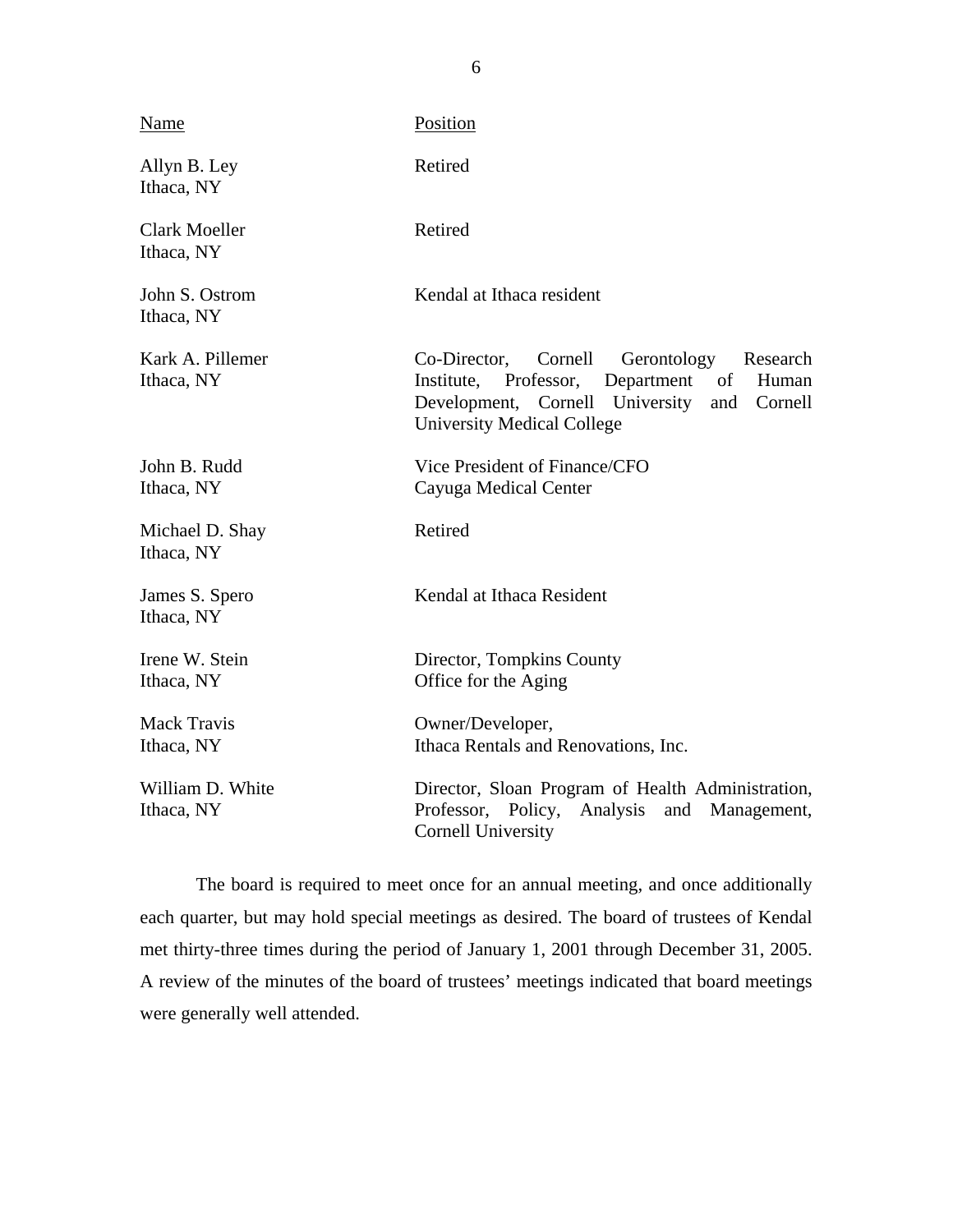The principal officers of the Community as of December 31, 2005 were as follows:

| Title                          |
|--------------------------------|
| <b>Chief Executive Officer</b> |
| <b>Chief Financial Officer</b> |
| <b>Board Chair</b>             |
| <b>Board Vice Chair</b>        |
| <b>Board Treasurer</b>         |
| <b>Board Secretary</b>         |
|                                |

## B. Holding Company System

The structure of the Holding Company, as of the examination date, was as follows:

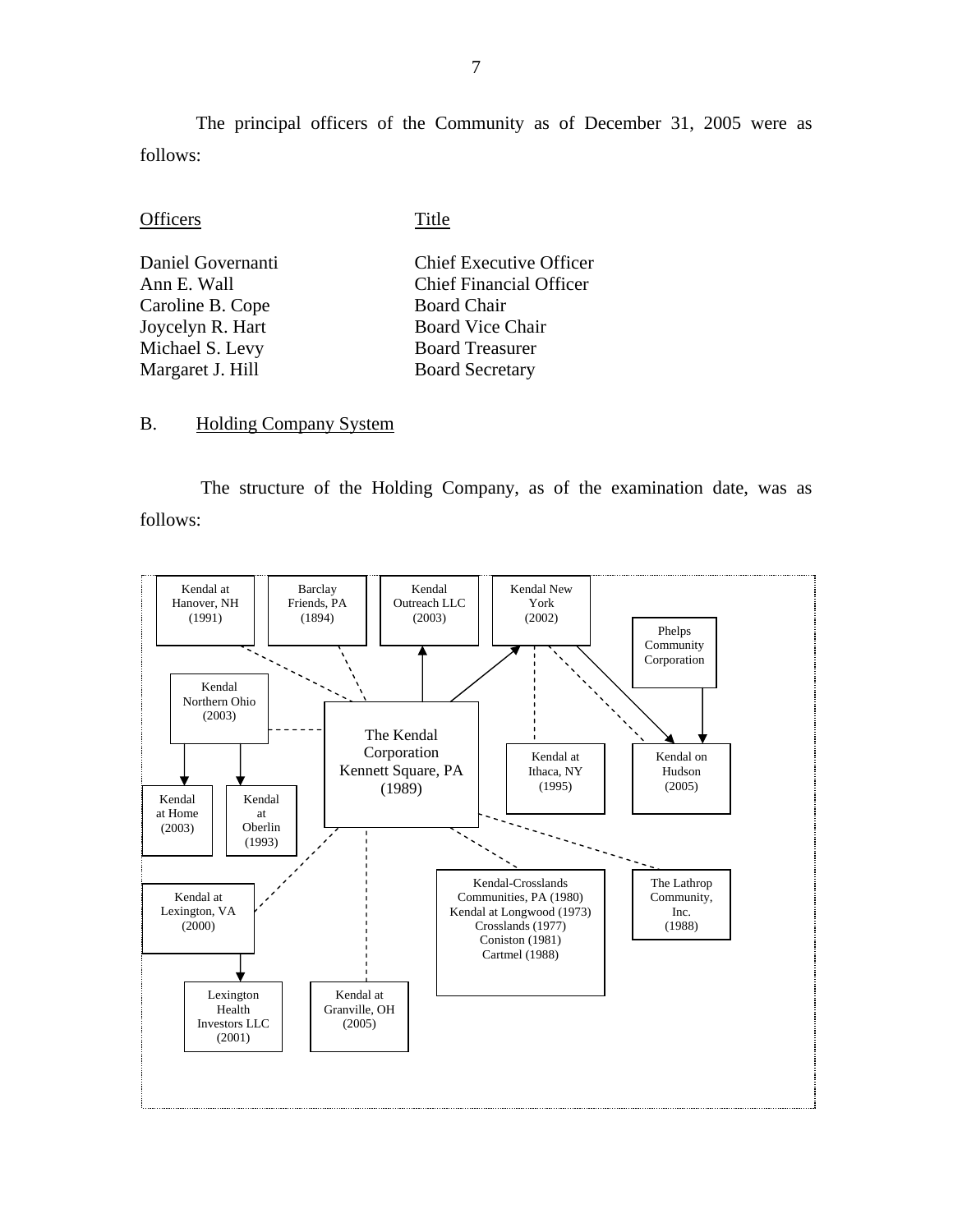In 2005, Kendal at Ithaca became affiliated with Kendal New York, in place of its prior affiliation with The Kendal Corporation of Pennsylvania. Through bylaws requirements, control of the Community is shared with Kendal New York, Inc. Kendal New York, Inc. must approve the selection of board members of the Community and any amendments to the articles of incorporation or certain sections of the bylaws. Furthermore, Kendal New York, Inc. must approve changes in corporate purpose; incurring of debt; use of the name "Kendal"; the substance of residence contracts; and the purchase, sale, lease, or other disposition of any real estate or improvements thereon. The bylaws also specify that the Community and Kendal New York, Inc. shall have certain board members in common.

Subsequent to the examination period, an agreement went into effect on April 27, 2006 between Kendal at Ithaca and Kendal New York, Inc. Under this agreement, Kendal New York, Inc., will provide basic services and in return Kendal at Ithaca, shall pay a system fee.

The following is a summary of the basic services that Kendal New York, Inc. provides as well as a brief description of each:

1. Governance and Administration:

- a. Board templates for board manuals, profiles minutes, committee descriptions and policies.
- b. Public Policy information to staff and boards on subjects of interest.
- c. Research and Planning technical assistance/consultation regarding planning issues.
- 2. Finance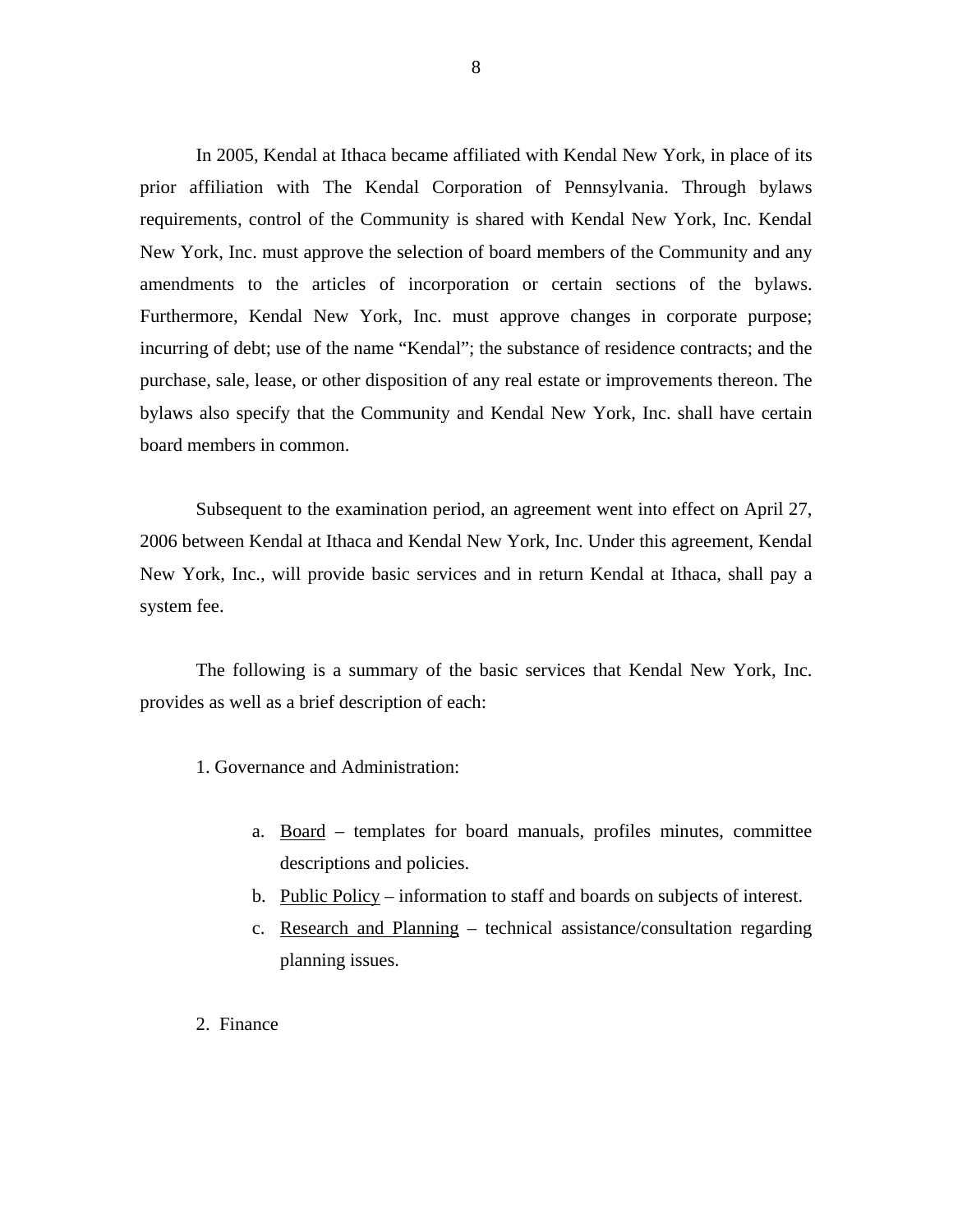- <span id="page-10-0"></span>a. General Finance – comparison financial reports and analysis, technical assistance with actuarial studies and projections, as well as consulting on long-term debt management
- b. Information Services set standards for system-wide hardware and software. Evaluate new hardware and software.
- 3. Marketing, Public Relations and Admissions:
	- a. Consultation on the design and production of admission materials.
	- b. Guidelines and standards for Marketing/Public Relations/Admission Programs.
- 4. Human Resources
	- a. Consultation on job description and performance appraisal systems as well as Human Resources Policies.
	- b. Resources for employee orientation, education and supervisors' training.

#### 5. Operations

- a. General (1) assist Kendal at Ithaca, in complying with and interpreting state and federal regulations. (2) Consultation on labor, refinancing, healthcare and other regulations.
- b. Dining Services assist with program and menu development/diet system.
- c. Health Services share of information on current research and innovations in health facility design, service provision, care techniques, and other developments in health care.
- d. Housekeeping, Laundry and Maintenance Services review capital project plans and budgets for capital projects.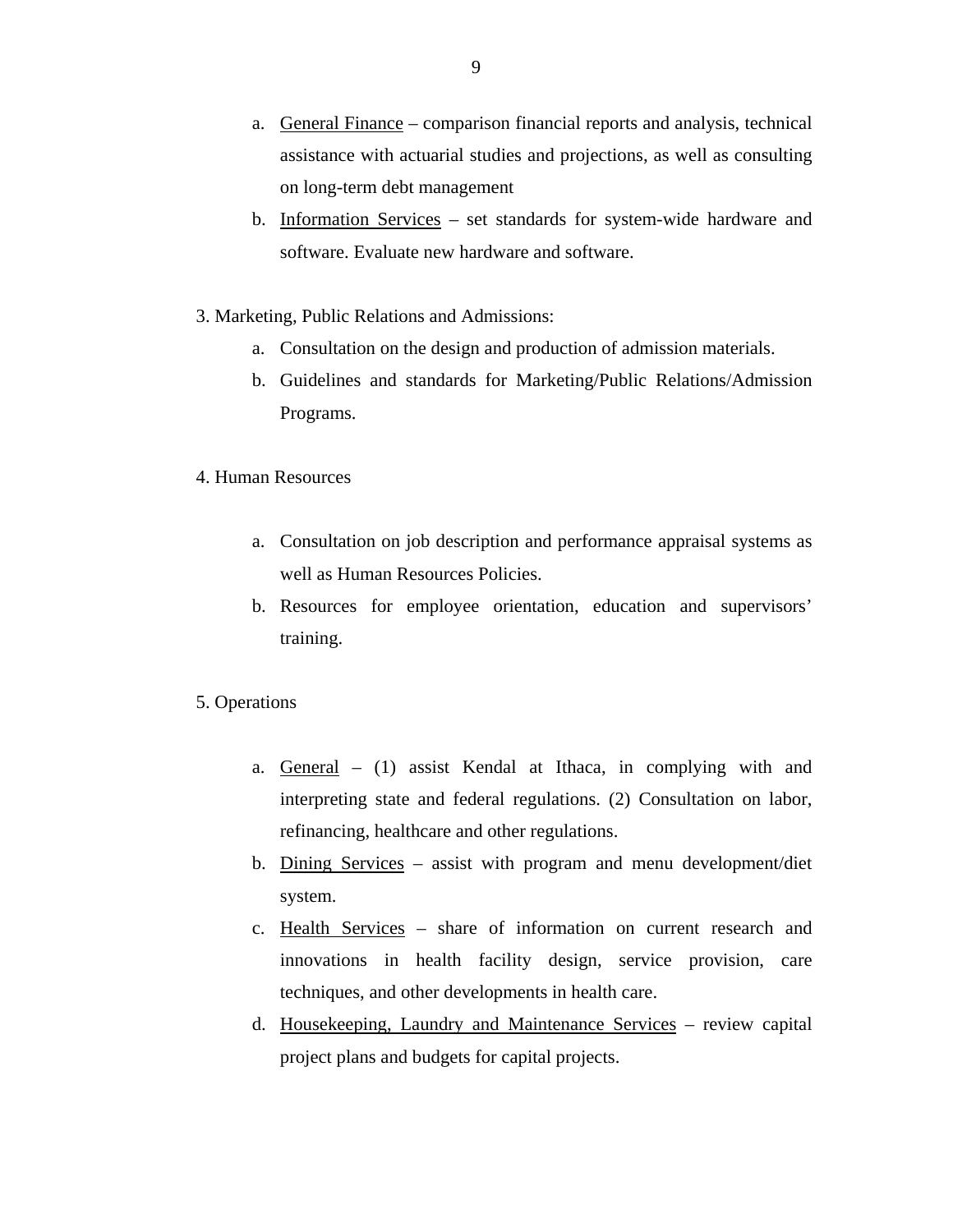# C. Occupancy Rates

The following reflect the occupancy rates at each year-end from 2001 to 2005 for Independent Living Units:

| Year End  | 2001 | 2002 | 2003 | 2004 | 2005 |
|-----------|------|------|------|------|------|
| Occupancy | 98%  | 94%  | 97%  | 96%  | 100% |

The following reflect the occupancy rates at each year-end from 2001 to 2005 for Enriched Housing/Adult Care Units:

| Year End  | 2001 | 2002 | 2003 | 2004 | 2005 |
|-----------|------|------|------|------|------|
| Occupancy | 66%  | 93%  | 86%  | 86%  | 86%  |

The following reflect the occupancy rates at each year-end from 2001 to 2005 for Skilled Nursing Units:

| Year End  | 2001 | 2002 | 2003 | 2004 | 2005 |
|-----------|------|------|------|------|------|
| Occupancy | 92%  | 78%  | 89%  | 89%  | 74%  |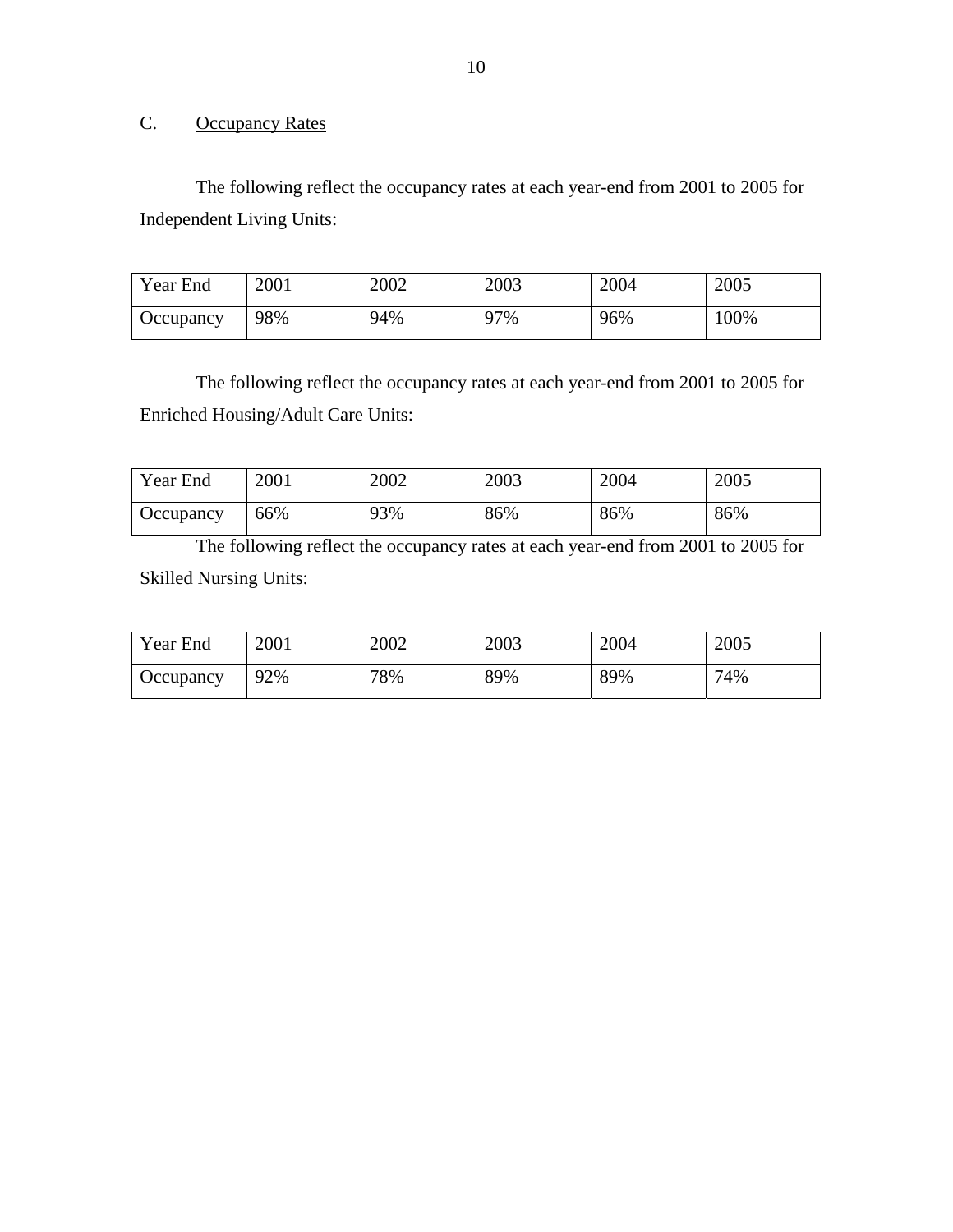### **3. FINANCIAL STATEMENTS**

## A. Balance Sheet

The following shows the assets, liabilities and surplus as determined by this examination as of December 31, 2005. It is the same as the actuarial balance sheet submitted by the Community in April 25, 2006, presented on a statutory accounting basis, pursuant to New York Insurance Department Regulation 140 {11 NYCRR 350}:

| 20,103,000       |
|------------------|
| 2,232,000        |
|                  |
| 2,572,000        |
| 43,370,000       |
| 4,979,000        |
| (9,146,000)      |
| (24,215,000)     |
| 902,000          |
| 452,000          |
| \$<br>41,249,000 |
|                  |
| \$<br>41,261,000 |
|                  |
| (12,000)         |
| \$<br>41,249,000 |
| \$<br>0          |
| \$<br>41.249.000 |
|                  |
| \$               |

It is noted that the asset values herein are reported on a statutory/ actuarial basis. As such, the values differ from the certified financial statements prepared by the Community's Certified Public Accountants.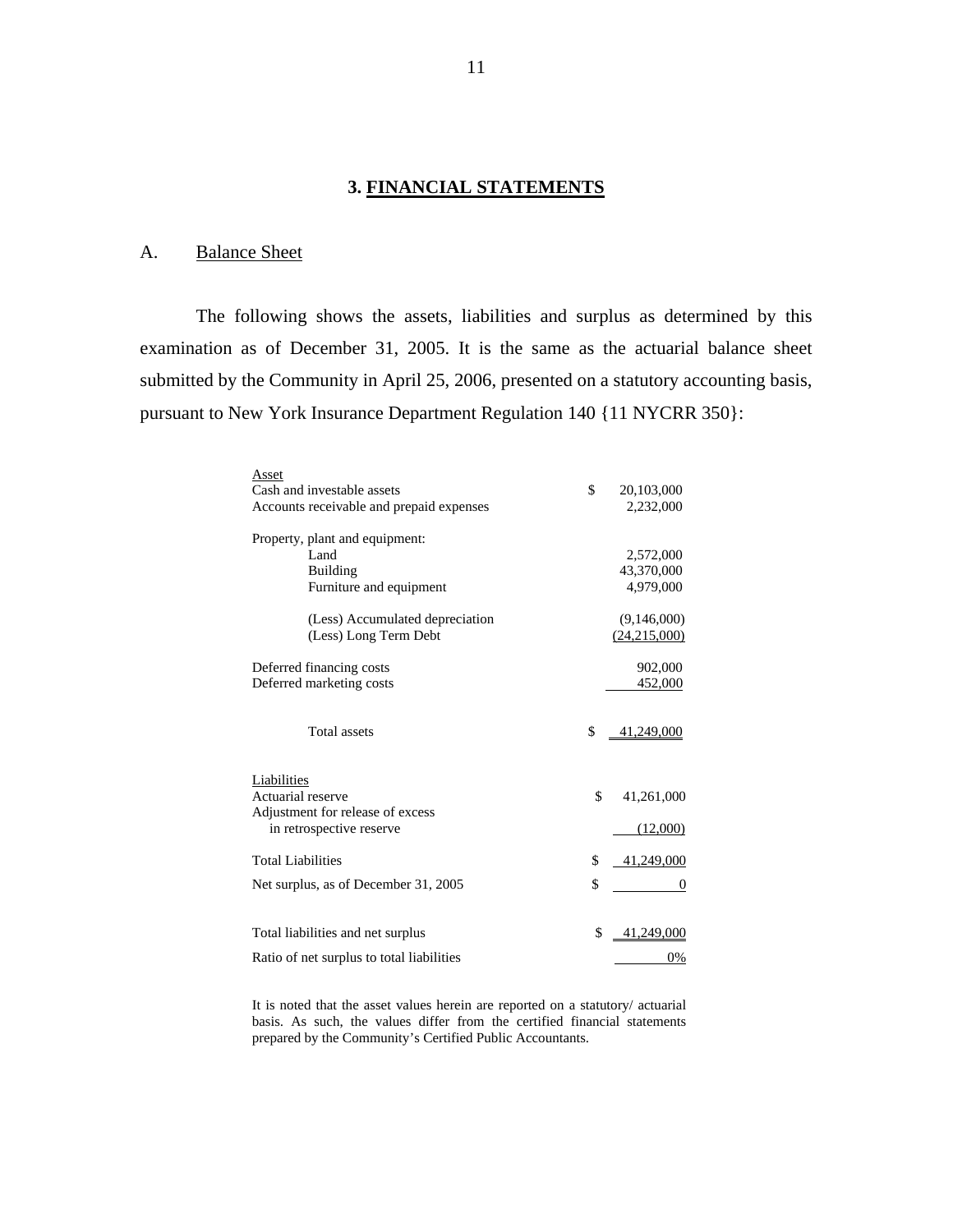# B. Statement of revenue, expenses and net worth

The statement of revenue and expenses is presented on a GAAP basis for the period January 1, 2001 through December 31, 2005.

| <b>Revenue</b>                                  |                 |
|-------------------------------------------------|-----------------|
| Monthly maintenance fees                        | \$47,852,021    |
| Other revenue from residents                    | 610,566         |
| Earned entrance fees (net of refunds)           | 18,659,419      |
| Patient revenue from non residents              | 2,354,500       |
| Interest and dividend income                    | 2,310,970       |
| Net realized capital gains (losses)             | (420, 368)      |
| Aggregate write-ins for other operating revenue | 492,572         |
| Total revenue                                   | \$71,859,680    |
| <b>Expenses</b>                                 |                 |
| Interest expense                                | \$6,858,611     |
| Residence expense                               |                 |
| Facility expense                                | 9,574,809       |
| Dining                                          | 8,317,409       |
| Health expense                                  | 14,823,583      |
| Administration expense                          | 12,511,892      |
| Depreciation and amortization                   | 9,350,186       |
| Real estate tax                                 | 5,965,727       |
| NYS health facilities assessment                | 156,837         |
| Aggregate write-ins for other operating expense | 65,515          |
| Total expenses                                  | \$67,624,569    |
| GAAP basis net income/(loss)                    | 4,235,111<br>\$ |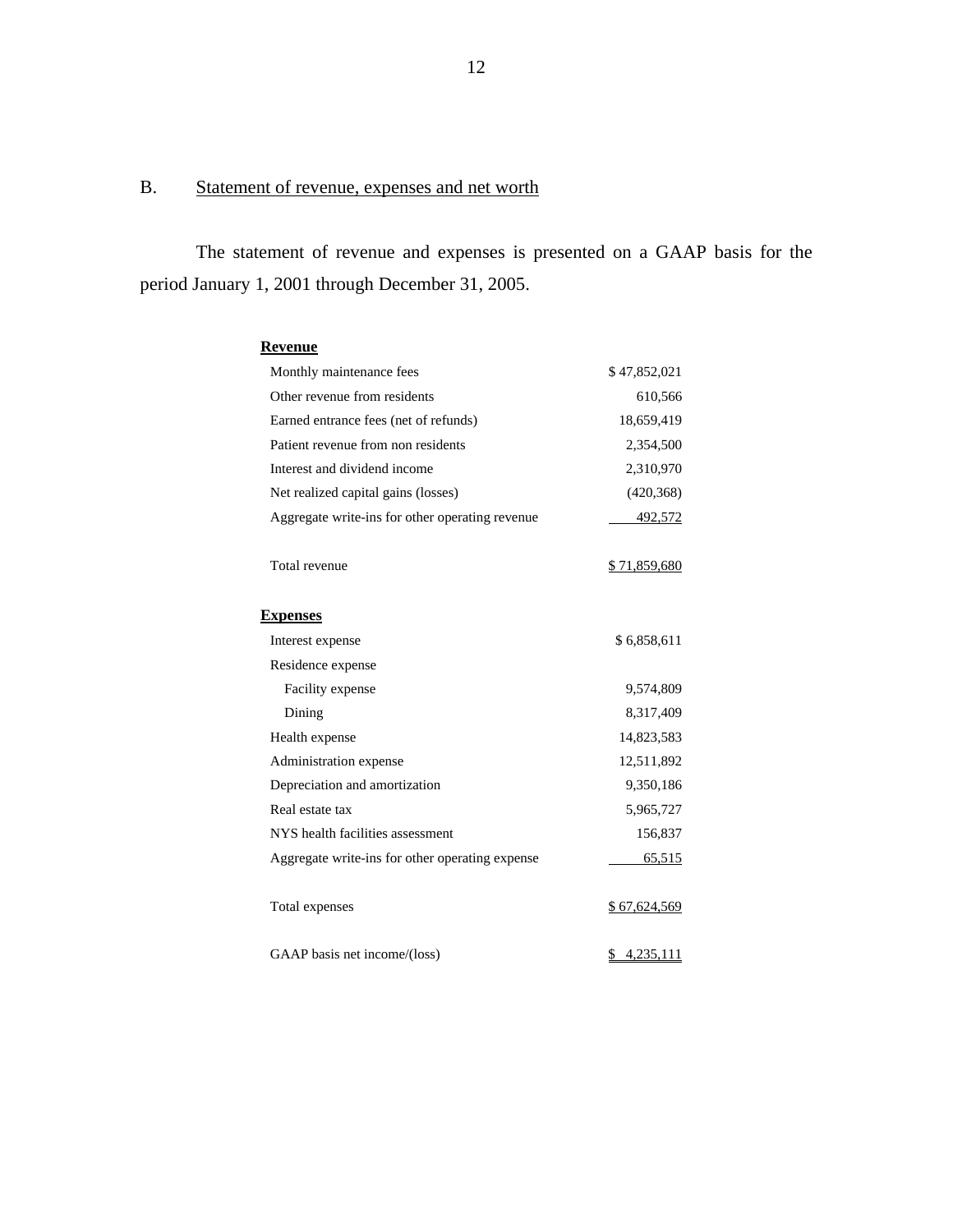# <span id="page-14-0"></span>C. Changes in actuarial surplus

Surplus was unchanged during the examination period, January 1, 2001 through December 31, 2005, detailed as follows:

| Surplus per report on examination as of December 31, 2000 |              |             | \$0 |
|-----------------------------------------------------------|--------------|-------------|-----|
|                                                           | Gains in Net | Losses in   |     |
|                                                           | Worth        | Net Worth   |     |
| Net income                                                | \$4,235,111  |             |     |
| Statutory adjustment                                      |              | (4,247,111) |     |
| Release of excess of retrospective reserve                | 12,000       |             |     |
| Net increase/decrease in actuarial surplus                |              |             | \$  |
| Surplus per examination as of December 31, 2005           |              |             |     |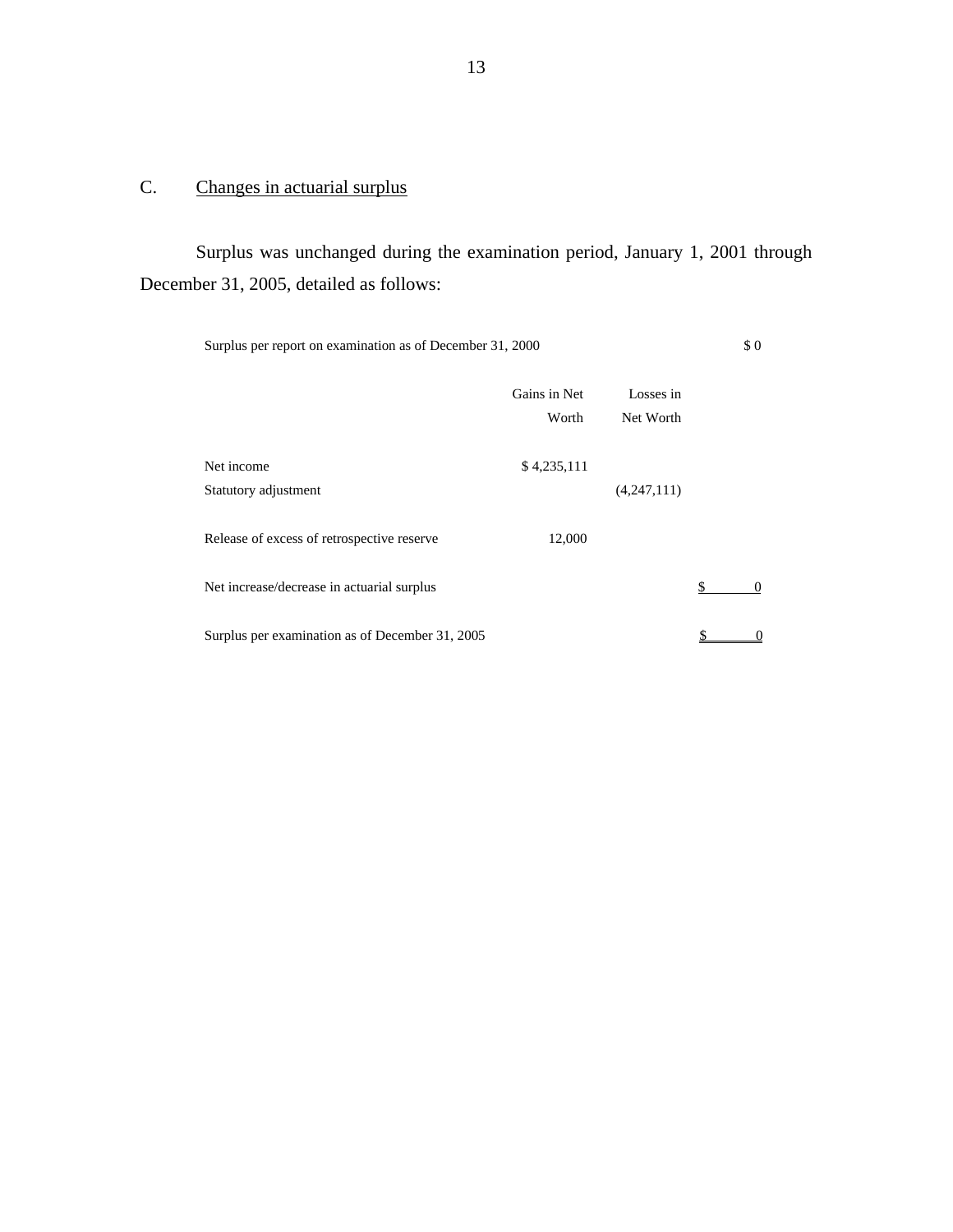## **4. MARKET CONDUCT REVIEW**

The examination included a market conduct review focusing on the following major areas:

- a) Sales and advertising
- b) Disclosure statement
- c) Residency agreement

No problem areas were encountered during the review.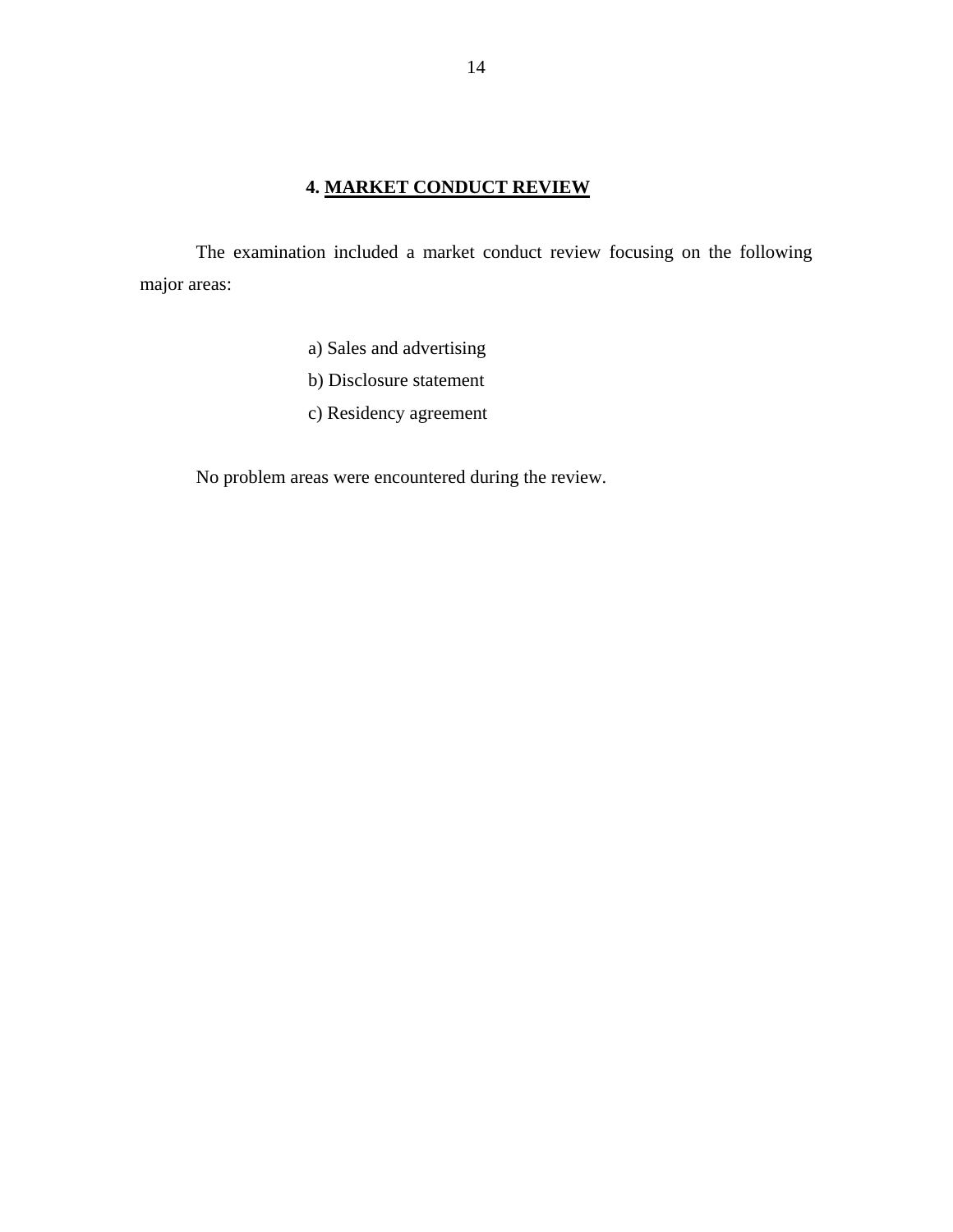#### **COMPLIANCE WITH PRIOR REPORT ON EXAMINATION**

<span id="page-16-0"></span>The prior report on examination contained one (1) recommendation as follows: (page numbers refer to the prior report):

#### **ITEM NO.**

#### PAGE NO.

1. It is recommended that the members of the board of trustees  $\frac{7}{3}$ attend one-half of the regular meetings. Board members who are unable or unwilling to attend meetings consistently, should resign or be replaced.

The Community has complied with this recommendation.